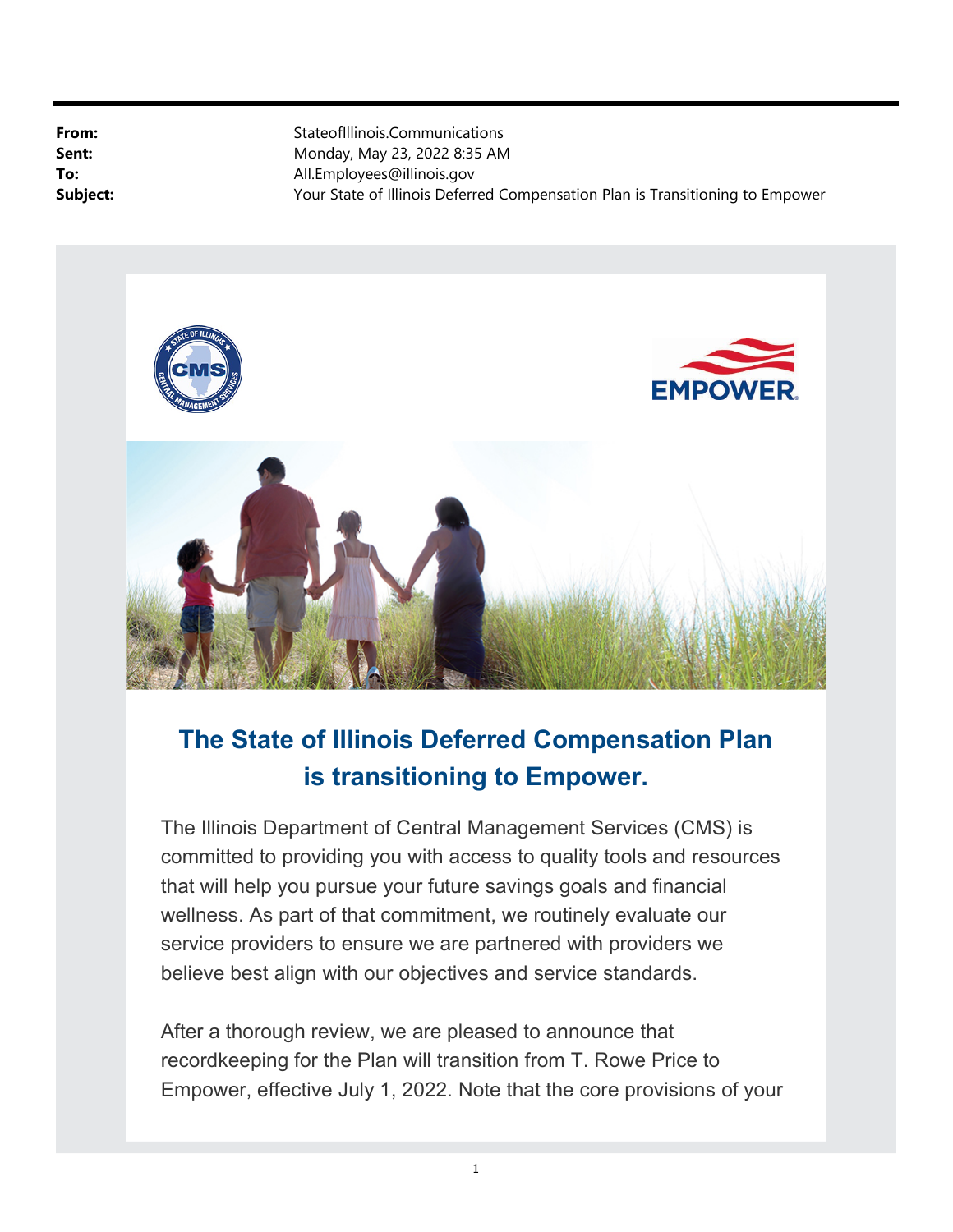plan and your investment options will not change.

# Transition resources

Visit myillinoisdcplan.com for key dates and more information about Empower. Additional information explaining everything you need to know about the transition will be mailed to you in late May.

It is a good idea to bookmark the site for future use as after the transition, you will access your account here. At that time, you can simply click Register and follow the prompts to set up your account.

## Who is Empower?

Empower helps over 17 million customers and over 71,000 organizations administer over \$1.4 trillion in plan assets to create the future they want.<sup>1</sup> Retirement is all they do, with a mission of empowering people to save enough money today to enjoy a secure retirement.

# Highlights of the transition include:

- A robust website, state-of-the-art app, and personalized planning tools available at no cost to you to help you easily model different saving and investing scenarios. Click here for a guided tour.
- Enhanced and simplified financial wellness resources.
- Automatic transfer of your assets, contributions, investments, distributions, loans, and beneficiary elections.
- Continued availability of a broad range of investment choices to help you build a diversified portfolio.

We are excited about the transition to Empower and confident that you'll be pleased with your enhanced retirement savings experience.

For more about Empower, watch this video.